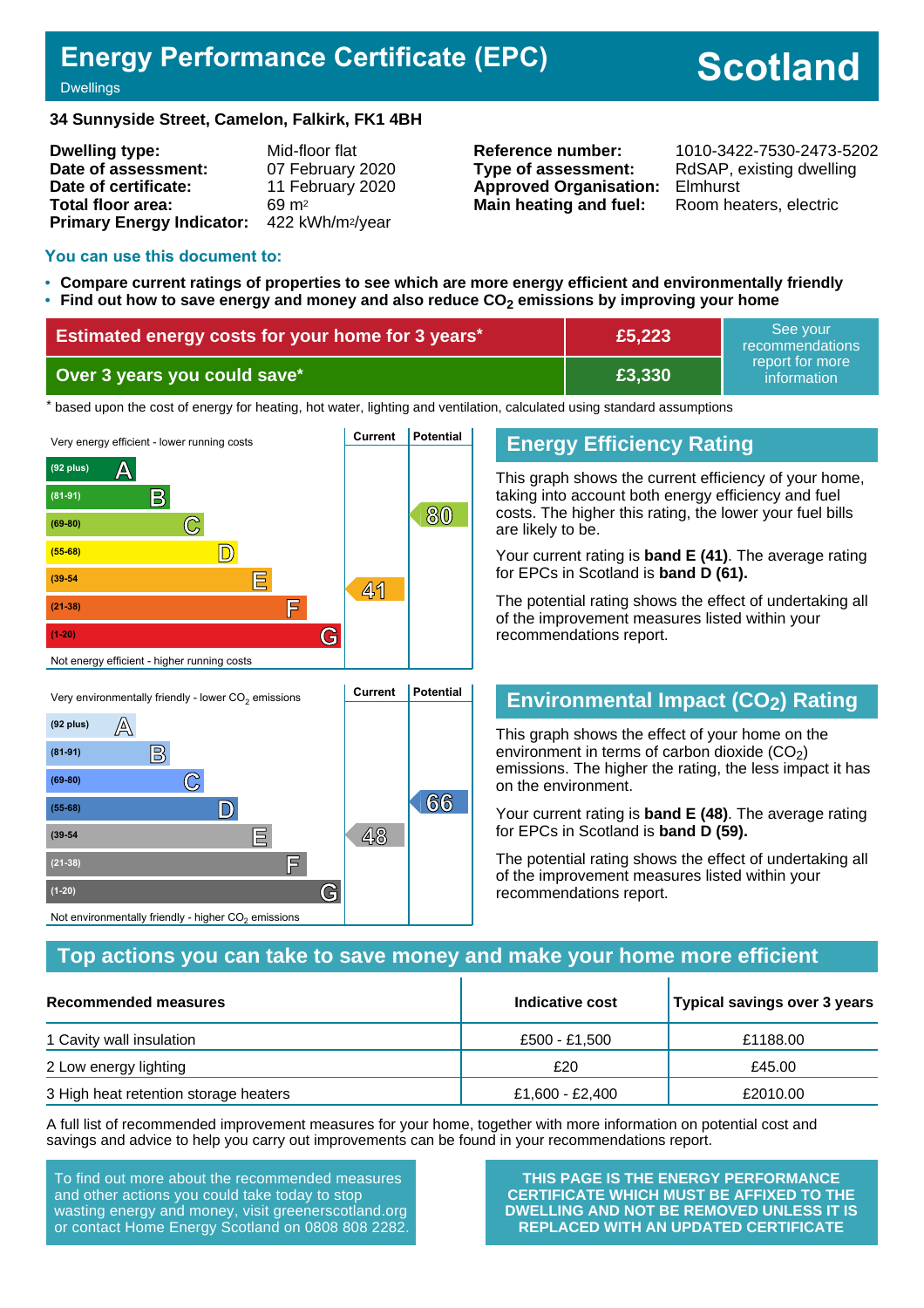# 34 Sunnyside Street, Camelon, Falkirk, FK1 4BH

# **Recommendations Report**

11 February 2020 RRN: 1010-3422-7530-2473-5202

# **Summary of the energy performance related features of this home**

This table sets out the results of the survey which lists the current energy-related features of this home. Each element is assessed by the national calculation methodology; 1 star = very poor (least efficient), 2 stars = poor, 3 stars = average, 4 stars = good and 5 stars = very good (most efficient). The assessment does not take into consideration the condition of an element and how well it is working. 'Assumed' means that the insulation could not be inspected and an assumption has been made in the methodology, based on age and type of construction.

| <b>Element</b>        | <b>Description</b>                                                                                    | <b>Energy Efficiency</b> | Environmental  |
|-----------------------|-------------------------------------------------------------------------------------------------------|--------------------------|----------------|
| Walls                 | Cavity wall, as built, no insulation (assumed)<br>Cavity wall, as built, partial insulation (assumed) | ★★☆☆☆<br>★★★☆☆           | ★★☆☆☆<br>★★★☆☆ |
| Roof                  | (another dwelling above)                                                                              |                          |                |
| Floor                 | (another dwelling below)                                                                              |                          |                |
| Windows               | Fully double glazed                                                                                   | ★★★☆☆                    | ★★★☆☆          |
| Main heating          | Room heaters, electric                                                                                | $\bigstar$ * * * *       | ★★☆☆☆          |
| Main heating controls | Appliance thermostats                                                                                 | ★★★★☆                    | ★★★★☆          |
| Secondary heating     | None                                                                                                  |                          |                |
| Hot water             | Electric immersion, standard tariff                                                                   | ★☆☆☆☆                    | ★★☆☆☆          |
| Lighting              | Low energy lighting in 56% of fixed outlets                                                           | ★★★★☆                    | ★★★★☆          |

# **The energy efficiency rating of your home**

Your Energy Efficiency Rating is calculated using the standard UK methodology, RdSAP. This calculates energy used for heating, hot water, lighting and ventilation and then applies fuel costs to that energy use to give an overall rating for your home. The rating is given on a scale of 1 to 100. Other than the cost of fuel for electrical appliances and for cooking, a building with a rating of 100 would cost almost nothing to run.

As we all use our homes in different ways, the energy rating is calculated using standard occupancy assumptions which may be different from the way you use it. The rating also uses national weather information to allow comparison between buildings in different parts of Scotland. However, to make information more relevant to your home, local weather data is used to calculate your energy use,  $CO<sub>2</sub>$  emissions, running costs and the savings possible from making improvements.

# **The impact of your home on the environment**

One of the biggest contributors to global warming is carbon dioxide. The energy we use for heating, lighting and power in our homes produces over a quarter of the UK's carbon dioxide emissions. Different fuels produce different amounts of carbon dioxide for every kilowatt hour (kWh) of energy used. The Environmental Impact Rating of your home is calculated by applying these 'carbon factors' for the fuels you use to your overall energy use.

#### The calculated emissions for your home are 71 kg  $CO<sub>2</sub>/m<sup>2</sup>/yr$ .

The average Scottish household produces about 6 tonnes of carbon dioxide every year. Based on this assessment, heating and lighting this home currently produces approximately 4.9 tonnes of carbon dioxide every year. Adopting recommendations in this report can reduce emissions and protect the environment. If you were to install all of these recommendations this could reduce emissions by 1.7 tonnes per year. You could reduce emissions even more by switching to renewable energy sources.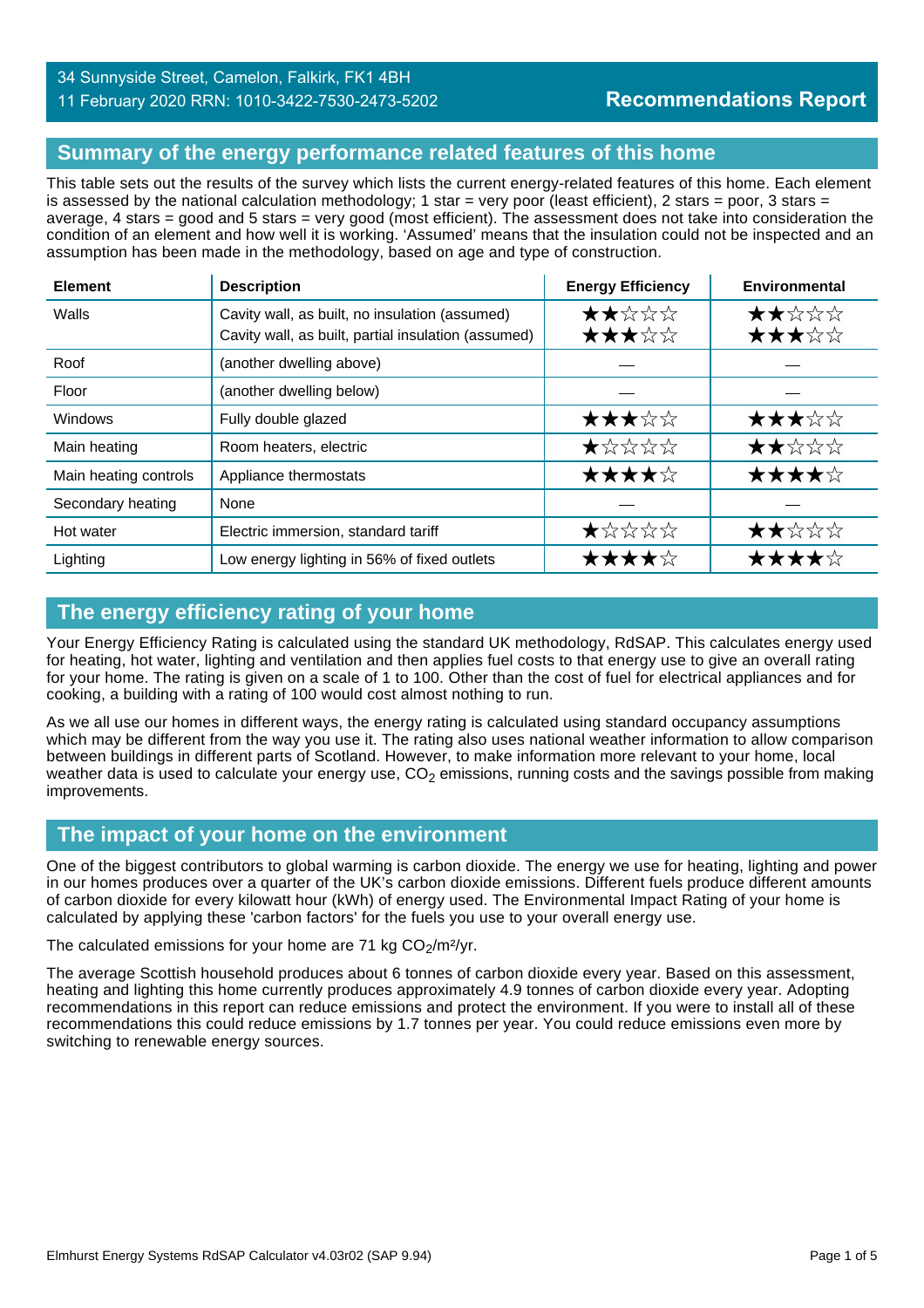### 34 Sunnyside Street, Camelon, Falkirk, FK1 4BH 11 February 2020 RRN: 1010-3422-7530-2473-5202

# **Estimated energy costs for this home**

| <b>EDITION OF STRING AND TO MANY HOLDING</b> |                              |                               |                                 |  |
|----------------------------------------------|------------------------------|-------------------------------|---------------------------------|--|
|                                              | <b>Current energy costs</b>  | <b>Potential energy costs</b> | <b>Potential future savings</b> |  |
| <b>Heating</b>                               | $\sqrt{23,147}$ over 3 years | £1,248 over 3 years           |                                 |  |
| <b>Hot water</b>                             | £1,824 over 3 years          | £450 over 3 years             | <b>You could</b>                |  |
| Lighting                                     | £252 over 3 years            | £195 over 3 years             | save £3,330                     |  |
|                                              | Totals £5,223                | £1,893                        | over 3 years                    |  |

These figures show how much the average household would spend in this property for heating, lighting and hot water. This excludes energy use for running appliances such as TVs, computers and cookers, and the benefits of any electricity generated by this home (for example, from photovoltaic panels). The potential savings in energy costs show the effect of undertaking all of the recommended measures listed below.

### **Recommendations for improvement**

The measures below will improve the energy and environmental performance of this dwelling. The performance ratings after improvements listed below are cumulative; that is, they assume the improvements have been installed in the order that they appear in the table. Further information about the recommended measures and other simple actions to take today to save money is available from the Home Energy Scotland hotline which can be contacted on 0808 808 2282. Before carrying out work, make sure that the appropriate permissions are obtained, where necessary. This may include permission from a landlord (if you are a tenant) or the need to get a Building Warrant for certain types of work.

| <b>Recommended measures</b> |                                                                    |                        | <b>Typical saving</b> | <b>Rating after improvement</b> |                    |
|-----------------------------|--------------------------------------------------------------------|------------------------|-----------------------|---------------------------------|--------------------|
|                             |                                                                    | <b>Indicative cost</b> | per year              | <b>Energy</b>                   | <b>Environment</b> |
|                             | Cavity wall insulation                                             | £500 - £1,500          | £396                  | E 54                            | D 59               |
| 2                           | Low energy lighting for all fixed outlets                          | £20                    | £15                   | <b>D 55</b>                     | D 59               |
| 3                           | High heat retention storage heaters and<br>dual immersion cylinder | £1,600 - £2,400        | £670                  | C 79                            | D 64               |
| 4                           | Heat recovery system for mixer showers                             | £585 - £725            | £29                   | C80                             | 66                 |

#### **Alternative measures**

There are alternative improvement measures which you could also consider for your home. It would be advisable to seek further advice and illustration of the benefits and costs of such measures.

- External insulation with cavity wall insulation
- Biomass boiler (Exempted Appliance if in Smoke Control Area)
- Air or ground source heat pump

# **Choosing the right improvement package**

For free and impartial advice on choosing suitable measures for your property, contact the Home Energy Scotland hotline on 0808 808 2282 or go to www.greenerscotland.org.

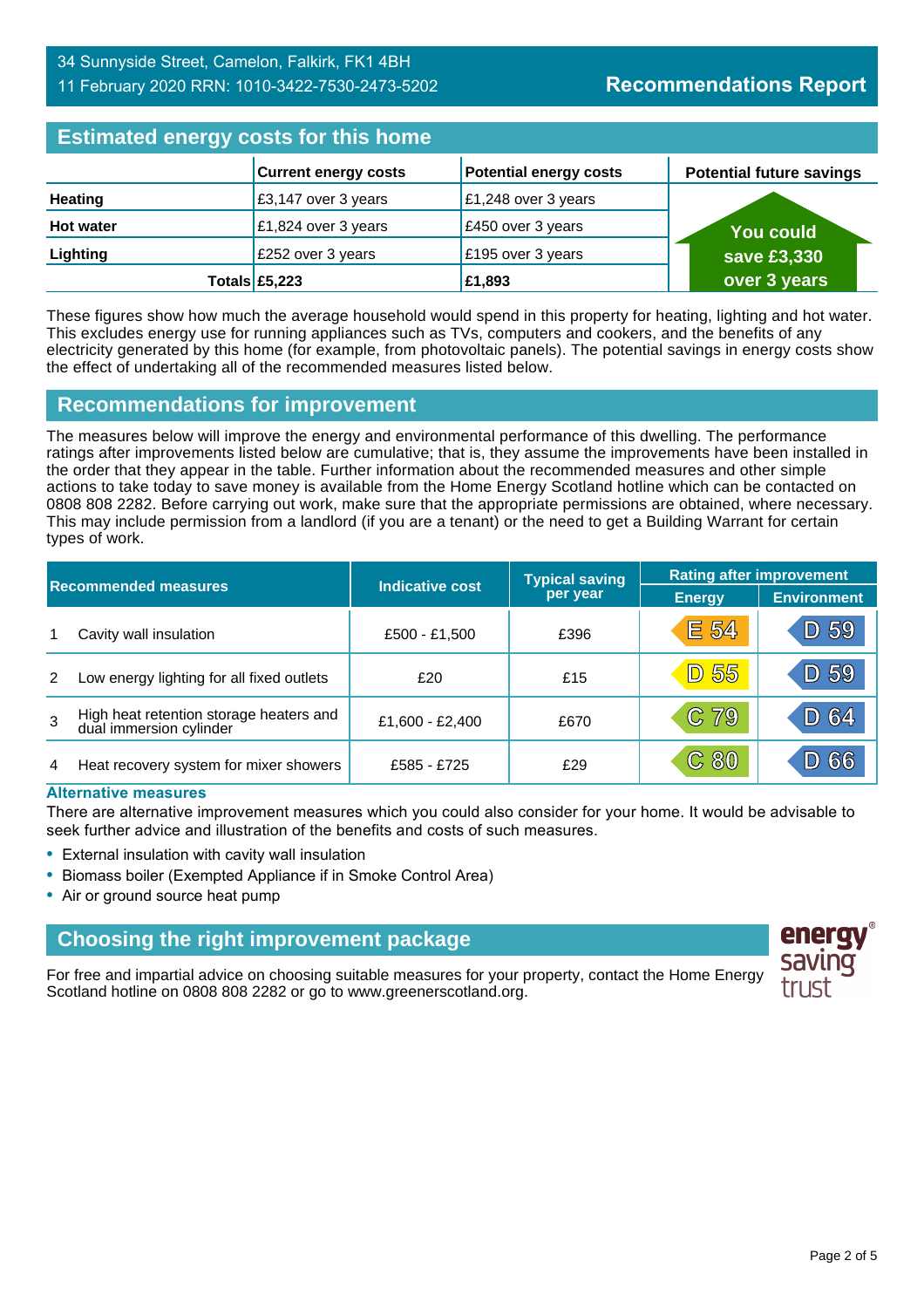# **About the recommended measures to improve your home's performance rating**

This section offers additional information and advice on the recommended improvement measures for your home

#### **1 Cavity wall insulation**

Cavity wall insulation, to fill the gap between the inner and outer layers of external walls with an insulating material, reduces heat loss; this will improve levels of comfort, reduce energy use and lower fuel bills. The insulation material is pumped into the gap through small holes that are drilled into the outer walls, and the holes are made good afterwards. As specialist machinery is used to fill the cavity, a professional installation company should carry out this work, and they should carry out a thorough survey before commencing work to ensure that this type of insulation is suitable for this home and its exposure. They should also provide a guarantee for the work and handle any building standards issues. Further information about cavity wall insulation and details of local installers can be obtained from the National Insulation Association (www.nationalinsulationassociation.org.uk).

#### **2 Low energy lighting**

Replacement of traditional light bulbs with energy saving bulbs will reduce lighting costs over the lifetime of the bulb, and they last many times longer than ordinary light bulbs. Low energy lamps and fittings are now commonplace and readily available. Information on energy efficiency lighting can be found from a wide range of organisations, including the Energy Saving Trust (http://www.energysavingtrust.org.uk/home-energyefficiency/lighting).

#### **3 High heat retention storage heaters**

Modern storage heaters are less expensive to run than the direct acting, on-peak heating system in the property. A dual-rate electricity supply is required to provide the off-peak electricity that these heaters use; this is easily obtained by contacting the energy supplier. Ask for a quotation for high heat retention heaters with automatic charge and output controls. A dual-immersion cylinder, which can be installed at the same time, will provide cheaper hot water than the system currently installed. Installations should be in accordance with the national wiring standards. Building regulations generally apply to this work and a building warrant may be required, so it is best to check with your local authority building standards department and seek advice from a qualified electrical heating engineer. Ask the engineer to explain the options, which might also include switching to other forms of electric heating.

#### **4 Heat recovery system for mixer showers**

A shower heat recovery system extracts heat from the water in the shower drain and transfers it to incoming cold water. This reduces the amount of energy needed per shower. Building regulations generally apply to this work, so it is best to check with your local authority building standards department and seek advice from a qualified plumber or heating engineer.

#### **Low and zero carbon energy sources**

Low and zero carbon (LZC) energy sources are sources of energy that release either very little or no carbon dioxide into the atmosphere when they are used. Installing these sources may help reduce energy bills as well as cutting carbon.

**LZC energy sources present:** There are none provided for this home

#### **Your home's heat demand**

You could receive Renewable Heat Incentive (RHI) payments and help reduce carbon emissions by replacing your existing heating system with one that generates renewable heat and, where appropriate, having your loft insulated and cavity walls filled. The estimated energy required for space and water heating will form the basis of the payments. For more information go to www.energysavingtrust.org.uk/scotland/rhi.

| <b>Heat demand</b>           | <b>Existing dwelling</b> | Impact of loft<br>insulation | Impact of cavity<br>wall insulation | Impact of solid wall<br>insulation |
|------------------------------|--------------------------|------------------------------|-------------------------------------|------------------------------------|
| Space heating (kWh per year) | 5.743                    | N/A                          | (2.168)                             | N/A                                |
| Water heating (kWh per year) | 3.328                    |                              |                                     |                                    |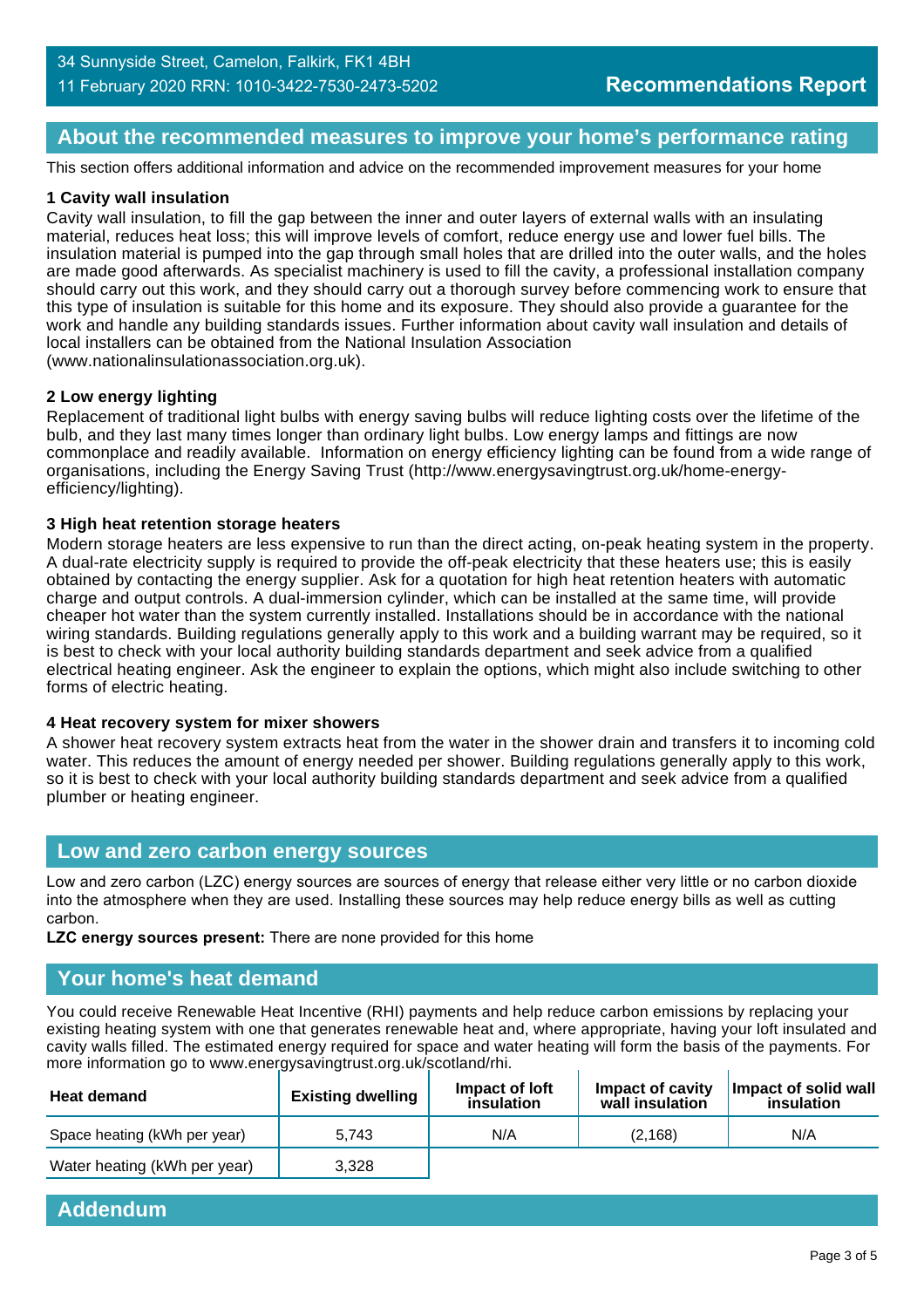#### 34 Sunnyside Street, Camelon, Falkirk, FK1 4BH 11 February 2020 RRN: 1010-3422-7530-2473-5202

# **About this document**

This Recommendations Report and the accompanying Energy Performance Certificate are valid for a maximum of ten years. These documents cease to be valid where superseded by a more recent assessment of the same building carried out by a member of an Approved Organisation.

The Energy Performance Certificate and this Recommendations Report for this building were produced following an energy assessment undertaken by an assessor accredited by Elmhurst (www.elmhurstenergy.co.uk), an Approved Organisation Appointed by Scottish Ministers. The certificate has been produced under the Energy Performance of Buildings (Scotland) Regulations 2008 from data lodged to the Scottish EPC register. You can verify the validity of this document by visiting www.scottishepcregister.org.uk and entering the report reference number (RRN) printed at the top of this page.

| Assessor's name:            | Mr. David Telford                             |
|-----------------------------|-----------------------------------------------|
| Assessor membership number: | EES/009397                                    |
| Company name/trading name:  | D M Hall Chartered Surveyors LLP              |
| Address:                    | Unit 6A The Courtyard Callendar Business Park |
|                             | Falkirk                                       |
|                             | FK1 1XR                                       |
| Phone number:               | 01324 628321                                  |
| Email address:              | enquiries@dmhall.co.uk                        |
| Related party disclosure:   | No related party                              |

If you have any concerns regarding the content of this report or the service provided by your assessor you should in the first instance raise these matters with your assessor and with the Approved Organisation to which they belong. All Approved Organisations are required to publish their complaints and disciplinary procedures and details can be found online at the web address given above.

#### **Use of this energy performance information**

Once lodged by your EPC assessor, this Energy Performance Certificate and Recommendations Report are available to view online at www.scottishepcregister.org.uk, with the facility to search for any single record by entering the property address. This gives everyone access to any current, valid EPC except where a property has a Green Deal Plan, in which case the report reference number (RRN) must first be provided. The energy performance data in these documents, together with other building information gathered during the assessment is held on the Scottish EPC Register and is available to authorised recipients, including organisations delivering energy efficiency and carbon reduction initiatives on behalf of the Scottish and UK governments. A range of data from all assessments undertaken in Scotland is also published periodically by the Scottish Government. Further information on these matters and on Energy Performance Certificates in general, can be found at www.gov.scot/epc.